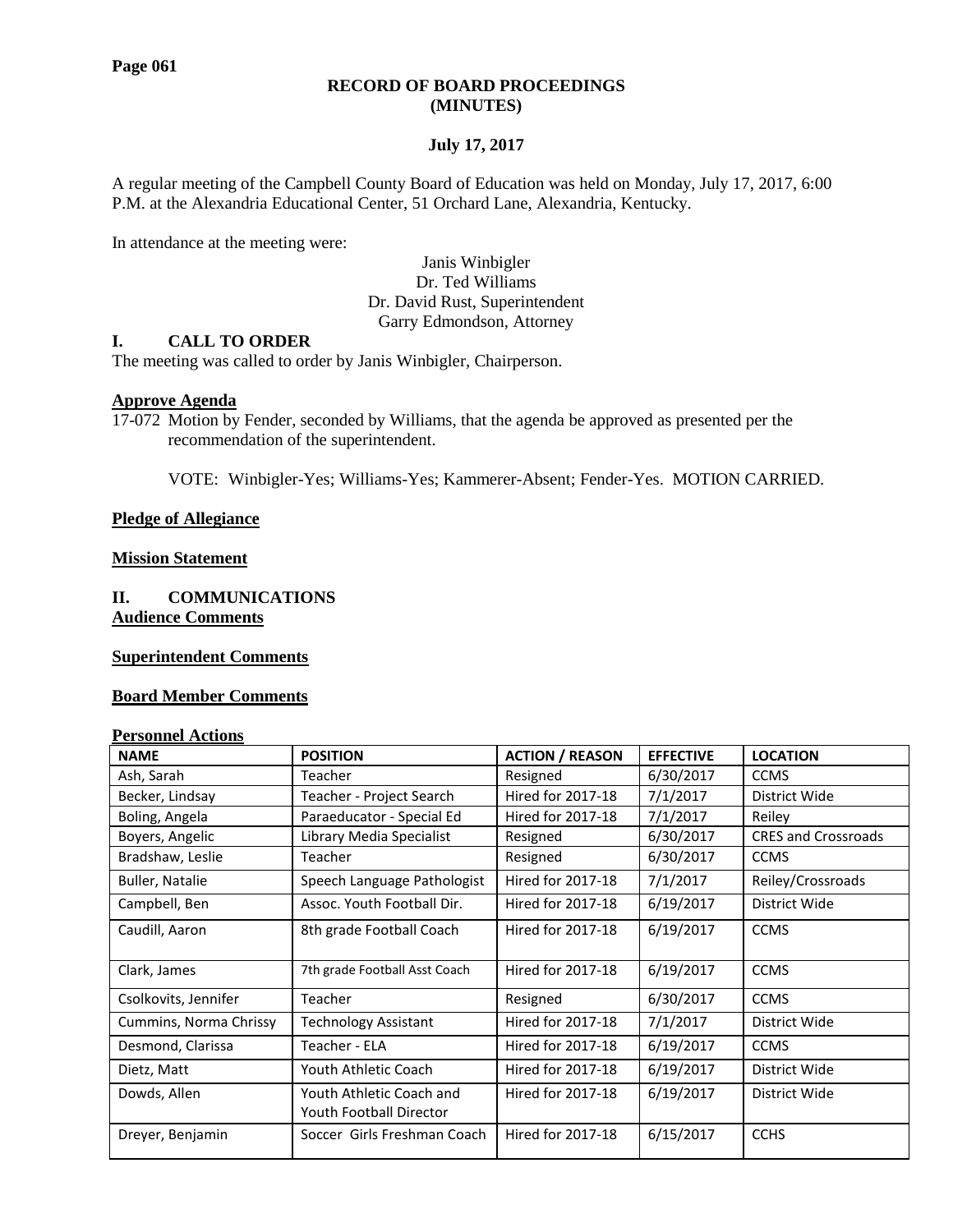| Elgin, Brenda       | Secretary                                       | Resigned                 | 7/18/2017 | Cline          |  |  |  |
|---------------------|-------------------------------------------------|--------------------------|-----------|----------------|--|--|--|
| Elsbernd, Alvin     | 8th grade Football Asst. Coach                  | Hired for 2017-18        | 6/19/2017 | <b>CCMS</b>    |  |  |  |
| Gardner, Melissa    | Library Media Specialist                        | Hired for 2017-18        | 7/1/2017  | <b>CCMS</b>    |  |  |  |
| Greco, Vicki        | Paraeducator - Title 1                          | Reinstated               | 7/1/2017  | Cline          |  |  |  |
| Guinan, Megan       | Teacher - Math                                  | <b>Hired for 2017-18</b> | 6/19/2017 | <b>CCMS</b>    |  |  |  |
| Gunn, Brian         | 7th grade Football Asst. Coach                  | Hired for 2017-18        | 6/19/2017 | <b>CCMS</b>    |  |  |  |
| Guy, Jennifer       | Teacher                                         | Resigned                 | 6/30/2017 | Campbell Ridge |  |  |  |
| Hogan, Dawn         | Teacher                                         | Hired for 2017-18        | 6/14/2017 | Campbell Ridge |  |  |  |
| Koeninger, Sheri    | Dispatcher                                      | Hired for 2017-18        | 7/1/2017  | Transportation |  |  |  |
| Kohls, Ashley       | 7th grade Cheer                                 | Hired for 2017-18        | 6/19/2017 | <b>CCMS</b>    |  |  |  |
| Kolkmeier, Staci    | 8th grade Volleyball coach                      | Hired for 2017-18        | 6/19/2017 | <b>CCMS</b>    |  |  |  |
| Kumar, Veronica     | Teacher                                         | Hired for 2017-18        | 6/22/2017 | <b>CCMS</b>    |  |  |  |
| LiCalzi, Brittany   | Teacher                                         | <b>Hired for 2017-18</b> | 6/6/2017  | Campbell Ridge |  |  |  |
| Mason, Justin       | Youth Athletic Coach                            | Hired for 2017-18        | 6/19/2017 | District Wide  |  |  |  |
| Mason, Justin       | Football - Assistant Coach                      | Hired for 2017-18        | 6/15/2017 | <b>CCHS</b>    |  |  |  |
| McBride, Jon        | Youth Athletic Coach                            | Hired for 2017-18        | 6/19/2017 | District Wide  |  |  |  |
| McGinnis, Amanda    | 6th grade Volleyball Coach                      | Hired for 2017-18        | 6/19/2017 | <b>CCMS</b>    |  |  |  |
| McIntosh, Rachel    | Teacher                                         | Hired for 2017-18        | 6/30/2017 | <b>CCMS</b>    |  |  |  |
| Meadows, Larry      | Football - Assistant Coach                      | Hired for 2017-18        | 6/15/2017 | <b>CCHS</b>    |  |  |  |
| Messmer, Timothy    | Asst. Transportation<br>Director/ Lead Mechanic | Hired for 2017-18        | 7/1/2017  | Transportation |  |  |  |
| Meyer, Tina         | Dispatcher                                      | Hired for 2017-18        | 7/1/2017  | Transportation |  |  |  |
| Morehead, Kelsey    | Teacher                                         | Resigned                 | 6/29/2017 | <b>CCMS</b>    |  |  |  |
| Morris, David       | Soccer - Girls Head Coach                       | Hired for 2017-18        | 6/15/2017 | <b>CCHS</b>    |  |  |  |
| Mosley, Kelly       | Health Service Technician                       | Hired for 2017-18        | 6/16/2017 | Campbell Ridge |  |  |  |
| Porter, Jimmy Lee   | 7th grade Football - Head Coach                 | Hired for 2017-18        | 6/19/2017 | <b>CCMS</b>    |  |  |  |
| Ramsey, Angela      | 7th grade Volleyball Coach                      | Hired for 2017-18        | 6/19/2017 | <b>CCMS</b>    |  |  |  |
| Rice, Kathryn       | Teacher                                         | Resigned                 | 6/30/2017 | <b>CCMS</b>    |  |  |  |
| Roaden, Collen      | Speech Language Pathologist                     | <b>Hired for 2017-18</b> | 7/1/2017  | Campbell Ridge |  |  |  |
| Scanlon, Kevin      | Custodian                                       | Resigned                 | 6/22/2017 | <b>CCMS</b>    |  |  |  |
| Smith, Marissa      | Teacher                                         | Resigned                 | 6/30/2017 | Grant's Lick   |  |  |  |
| Spaulding, William  | Youth Athletic Coach                            | Hired for 2017-18        | 6/19/2017 | District Wide  |  |  |  |
| Strouse, Amy        | Cross Country, Girls                            | Hired for 2017-18        | 6/19/2017 | <b>CCMS</b>    |  |  |  |
| Strouse, Cody       | Cross Country, Boys                             | Hired for 2017-18        | 6/19/2017 | <b>CCMS</b>    |  |  |  |
| Stull, Cindy        | <b>Food Service Assistant</b>                   | Resigned                 | 7/5/2017  | <b>CCMS</b>    |  |  |  |
| Vallandingham, Jack | Custodian                                       | Resigned                 | 6/28/2017 | Grant's Lick   |  |  |  |
| Vonhandorf, Matt    | 8th grade Football - Asst. Coach                | Hired for 2017-18        | 6/19/2017 | <b>CCMS</b>    |  |  |  |
| Wall, Jamie         | Teacher                                         | Hired for 2017-18        | 7/1/2017  | Campbell Ridge |  |  |  |
| Wallace, Debra      | Youth Cheer Director                            | <b>Hired for 2017-18</b> | 6/19/2017 | District Wide  |  |  |  |
| Walter, Michelle    | 8th grade Cheer                                 | Hired for 2017-18        | 6/19/2017 | <b>CCMS</b>    |  |  |  |
| Walton, Jennifer    | Preschool Paraeducator                          | Hired for 2017-18        | 6/19/2017 | Grant's Lick   |  |  |  |
| Winterman, Marie    | Teacher-ELA                                     | Hired for 2017-18        | 7/3/2017  | <b>CCMS</b>    |  |  |  |
| Wynn, Joseph        | Football - Assistant Coach                      | Hired for 2017-18        | 6/15/2017 | <b>CCHS</b>    |  |  |  |
| <b>Substitutes</b>  |                                                 |                          |           |                |  |  |  |
| Glover, Edward      | <b>Substitute Bus Monitor</b>                   | Hired                    | 7/1/2017  | Transportation |  |  |  |
| Shields, Gwendolyn  | Substitute Bus Monitor                          | Hired                    | 7/1/2017  | Transportation |  |  |  |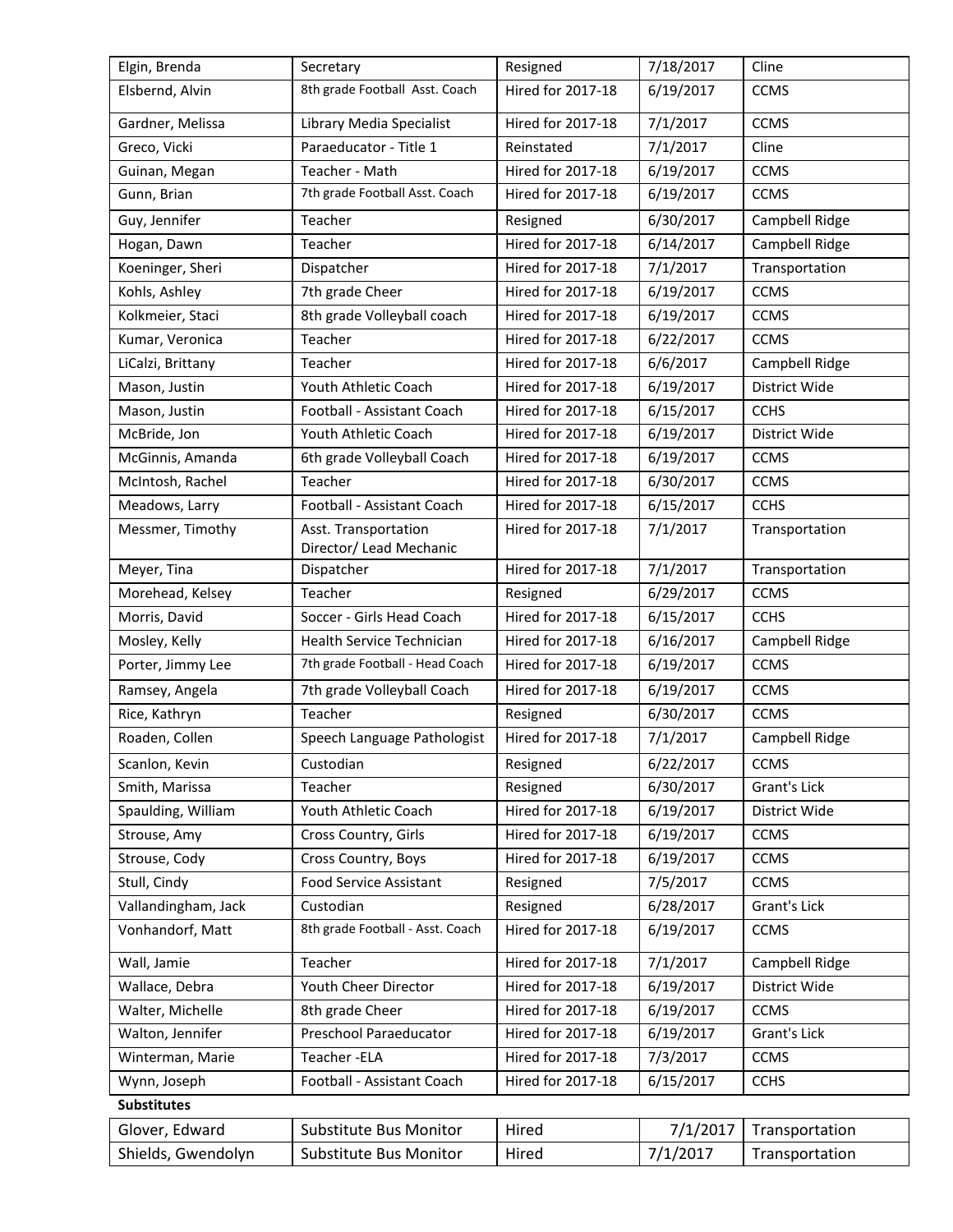# **Page 63**

# **Written Communications and Reports**

SBDM Minutes FRYSC Reports Public Relations Report School Related Field Trip Notifications Field Trip Report – Athletics Field Trip Report – Transportation KSBA Policy Manual Update #39; First Reading KSBA District Athletic Handbook Annual Update 2017-18 Employee Handbook 2017-18 Substitute Employee Handbook 2017-18 Correspondence KDE; Campbell County Schools New District Facility Plan

# **Architect's Report**

*Ehmet Hayes*

# **Marketing/PR Analysis**

*Abby Piper*

# **III. ACTION AGENDA**

# **BG#16-167 Campbell County High School Exterior Improvements; Change Order No. 2**

17-073 Motion made by Williams, seconded by Fender, that change order no. 2 in the amount of \$41,234 for BG#16-167 Campbell County High School Exterior Improvements be approved per the recommendation of the superintendent.

VOTE: Winbigler-Yes; Williams-Yes; Kammerer-Absent; Fender-Yes. MOTION CARRIED.

# **Food Service Bid Award 2017-18**

17-074 Motion made by Fender, seconded by Williams, that the 2017-18 food service bid recommendations be approved as presented per the recommendation of the superintendent.

Prime Vendor (Food/Supplies) – Gordon Food Service Milk/Dairy – Prairie Farms Dairy Ice Cream – Velvet Ice Cream Company Bread – Klosterman Baking Company

VOTE: Winbigler-Yes; Williams-Yes; Kammerer-Absent; Fender-Yes. MOTION CARRIED.

# **Create Job Description – CCHS Agriculture Teacher**

17-075 Motion made by Williams, seconded by Fender, that the high school agriculture teacher job description and corresponding 240-day working contract effective with the 2017-18 school year be approved as presented per the recommendation of the superintendent.

VOTE: Winbigler-Yes; Williams-Yes; Kammerer-Absent; Fender-Yes. MOTION CARRIED.

# **IV. CONSENT AGENDA**

17-076 Motion made by Fender, seconded by Williams, that the consent agenda be approved as presented per the recommendation of the superintendent.

# **Minutes**

June 5, 2017 – Special Meeting June 19, 2017 – Regular Meeting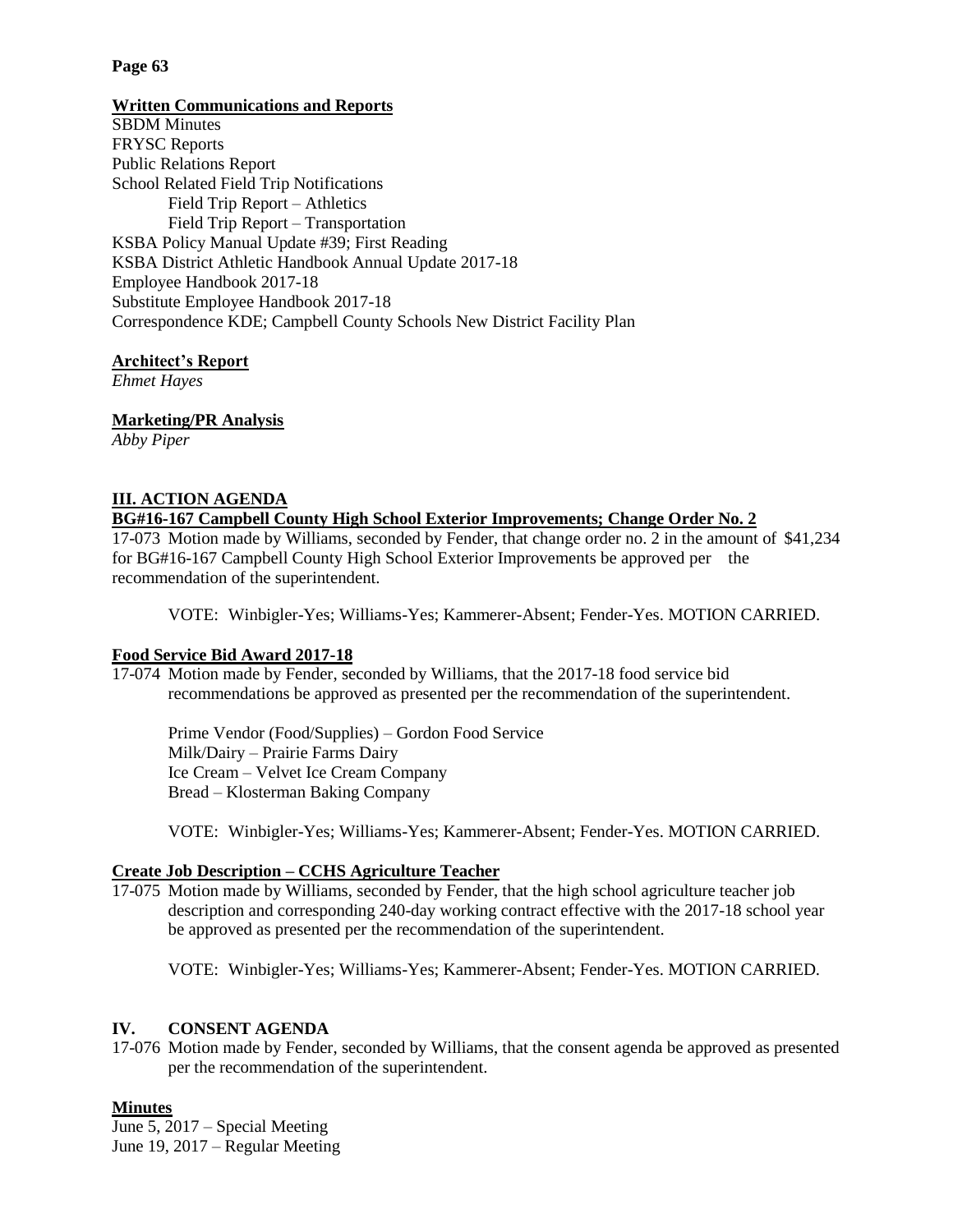### **Bills - Addendum**

General Fund # 126259-126344 as listed in the Orders of the Treasurer

### **Bills – Regular**

General Fund # 126345-126423 as listed in the Orders of the Treasurer

### **Treasurer's Report**

### Campbell County Board of Education Treasurer's Report For Month Ended June 30, 2017

| <b>Beginning</b>                   |                |                 | <b>Expenditures</b> |                  | <b>Ending</b>    |
|------------------------------------|----------------|-----------------|---------------------|------------------|------------------|
| <b>Fund</b>                        | <b>Balance</b> | <b>Revenues</b> | <b>Salaries</b>     | <b>Others</b>    | <b>Balance</b>   |
| General                            | 14,748,414     | 1,554,957       | (5,361,457)         | (1,693,873)      | 9,248,041        |
| <b>Sick Leave</b><br>Retire.       | 168,257        |                 | $\mathbf 0$         | $\boldsymbol{0}$ | 168,257          |
| <b>Committed</b><br><b>Funds</b>   | 400,000        |                 | $\mathbf 0$         | 0                | 400,000          |
| <b>Special</b><br><b>Revenue</b>   | 199,573        | 343,300         | (414, 615)          | (332, 369)       | (204, 112)       |
| <b>District</b><br><b>Activity</b> | 239,830        | 28,408          | $\boldsymbol{0}$    | (17, 763)        | 250,474          |
| <b>Capital Outlay</b>              |                | $\mathbf 0$     | $\boldsymbol{0}$    | $\boldsymbol{0}$ |                  |
| <b>Building</b>                    | 1,109,969      | 0               | $\mathbf 0$         | 0                | 1,109,969        |
| <b>Construction</b>                | 2,327,016      | $\mathbf 0$     | $\boldsymbol{0}$    | (732, 817)       | 1,594,198        |
| <b>Debt Service</b>                |                | 0               | $\mathbf 0$         | 0                |                  |
| <b>Food Service</b>                | 26,020         | 232,174         | (159, 901)          | (128, 794)       | (30, 501)        |
| Totals *                           | \$19,219,078   | 2,158,839       | (5,935,972)         | (2,905,617)      | \$<br>12,536,327 |

\* Cash and cash equivalents in all funds include approx. \$377,214 in investments and certificates of

deposits yielding 0.585% and the remainder in interest-bearing checking accounts yielding 0.25%.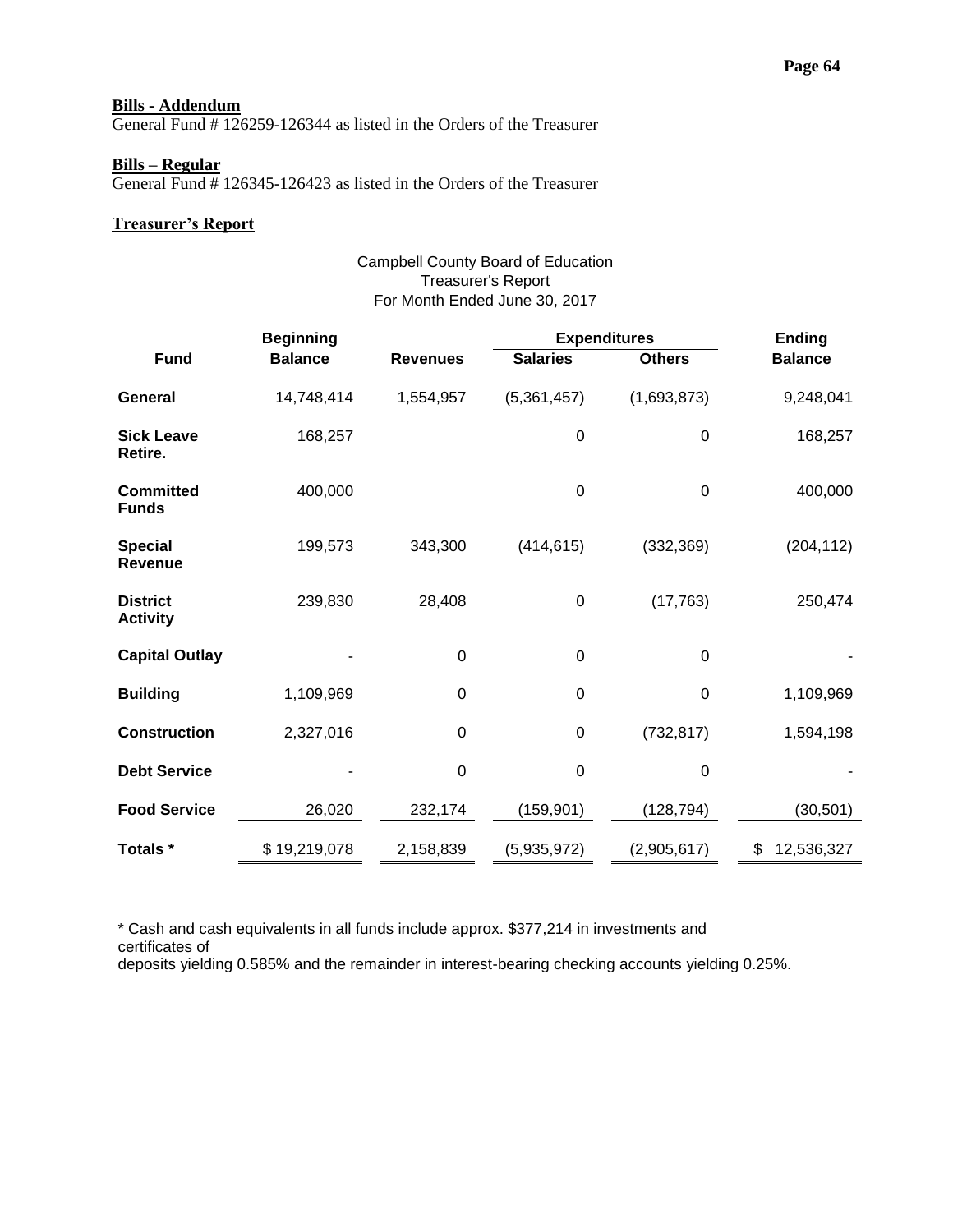# **Page 65**

# **Leave of Absence Requests**

Gary Sheffel, custodian at Campbell County Middle School, intermittent FMLA from July 1, 2017 through June 30, 2018.

Nicole Heidelberg, clerk and LMC paraeducator at Cline Elementary, from August 15, 2017 through October 23, 2017 for FMLA.

# **Student Discipline Code 2017-18**

In accordance with Board policy 09.438, the Board of Education is to update the Student Discipline Code at least every 2 years.

The assistant superintendent of operations submitted the updated Student Discipline Code manual for the upcoming school year.

The Discipline Code will be referenced in school handbooks, and provided to school employees, parents, legal guardians, or other persons exercising custodial control or supervision.

Once approved, the discipline code will be distributed to students and parents in the district, including those students who enroll during the school year.

Highlights of the changes reflect:

- 1. Cover page: date change, 2017-18 calendar added inside front cover, SafeSchools alert removed and will no longer be utilized. S.T.O.P school safety reporting is our anonymous tipline.
- 2. Table of contents changed to reflect appropriate items and page numbers (reference page 2).
- 3. Revise Acceptable Use Policy if necessary dates changed from 16-17 to 17-18 (reference page 21).
- 4. Amend the following KRS 158.030 (2) regarding age requirement, *"Beginning with the 2017-18 school year, any child who is six (6) years of age, or who may become six (6) years of age by August 1, shall attend public school or qualify for an exemption as provided by KRS 159.030. Any child who is five (5) years of age, or who may become five (5) years of age by August 1, may enter a primary school program, as defined by KRS 158.031, and may advance through the primary program without regard to age in accordance with KRS 158.031(6)"* (reference page 27).
- 5. Amend transportation procedural language: Remove language stating "*one way to or from only*" since preschool transportation will be provided. (Reference page 34, Item A).
- 6. Update 2017-18 Committee Members (reference page 52).

# **District-wide Fundraising Requests for 2017-18**

Board policy 09.33 requires schools to submit their fundraising activities to the Board of Education. All schools submitted their fundraising activities for the upcoming school year. Their reports include fundraiser title, projected date, sponsor, and purpose to keep the Board of Education appraised of these activities.

# **Fundraiser – District-wide Denim Days**

Board policy 09.33 requires fundraising activities to be approved by the Board of Education. In addition, Policy 03.1326 and 03.2326 state the expectations for school spirit days permitting that blue jeans may be worn. The request is being presented to the Board for consideration of district-wide denim days for staff for the 2017-18 school year with a \$5.00 staff donation to the district-wide "Helping Kids Fund".

# **Student Teacher Agreement – Morehead State University**

MOA's are submitted by universities for placing student teachers within our district.